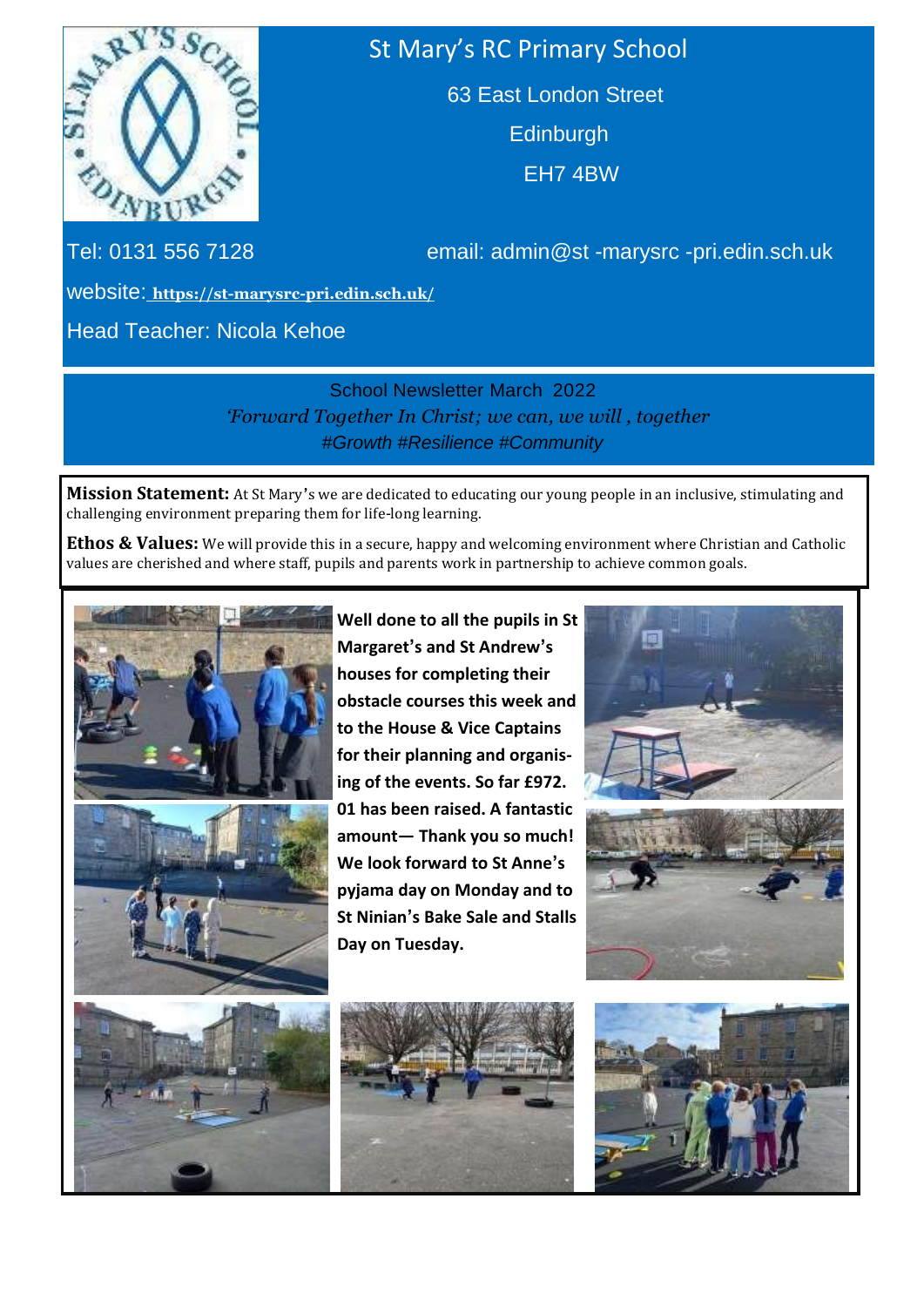## **Covid 19**

*It was welcome news to read Jason Leitch's letter and to think ahead to our new term with cautious optimism that we are returning to even more, 'normal' times within our schools. It has certainly been the most challenging term in relation to staffing, as I know it has been for most work forces, so many thanks again for your understanding and support throughout these continuous challenging times. The Scottish Government's updated guidance,"enables the removal of the majority of the measures that have been recommended for schools up until this point". Schools are not returning to a pre-pandemic state, but retaining good practice developed during the pandemic where appropriate.*

A reminder re advice around arrangements in the new term that will remain in place in childcare settings and schools as we enter this new phase:

Children, young people and adults should stay at home and self-isolate if they:

- have symptoms of COVID-19, whether they feel unwell or not
- have tested positive, even if they have no symptoms
- are required to self-isolate for any other reason e.g. travel-related reasons
- are identified as a close contact and are over 18 years and 4 months and are not fully vaccinated
- Public Health advice on testing should be followed until it ends
- Warn and Inform letters will be in place in schools until testing ends at the end ofApril
- Asymptomatic testing ends on 18 April

In response to increasing infection rates the FM announced that the legal requirement to wear face cover ings in shops and public transport was extended until 18th April

## **Mitigations:**

- good hand hygiene and cleaning in school environments will continue to be encouragedand supported as well as respiratory and cough hygiene
- an ongoing focus on the importance of good ventilation and CO2 monitoring
- staff will continue to take reasonable steps to keep a safe distance from other adults (and between adults and school-aged children and young people wherever possible) in line with the requirements for other workplaces
- the use of face coverings by all staff in indoor communal areas and when moving around the school building
- ongoing need for outbreak management capability, including active surveillance. Clusters and cases will be managed by schools as per sickness absence procedures. Health Protection teams will intervene only if required
- There are no restrictions on parents/carers or wider family members entering school buildings although they are encouraged to comply with the school's routine measures. Parents and carers are able to attend indoor and outdoor sporting/cultural events. Audiences will need to distance so will depend on spaces available.

We haven't yet received national guidance on what to do if you have Covid-19 symptoms post April 2022.